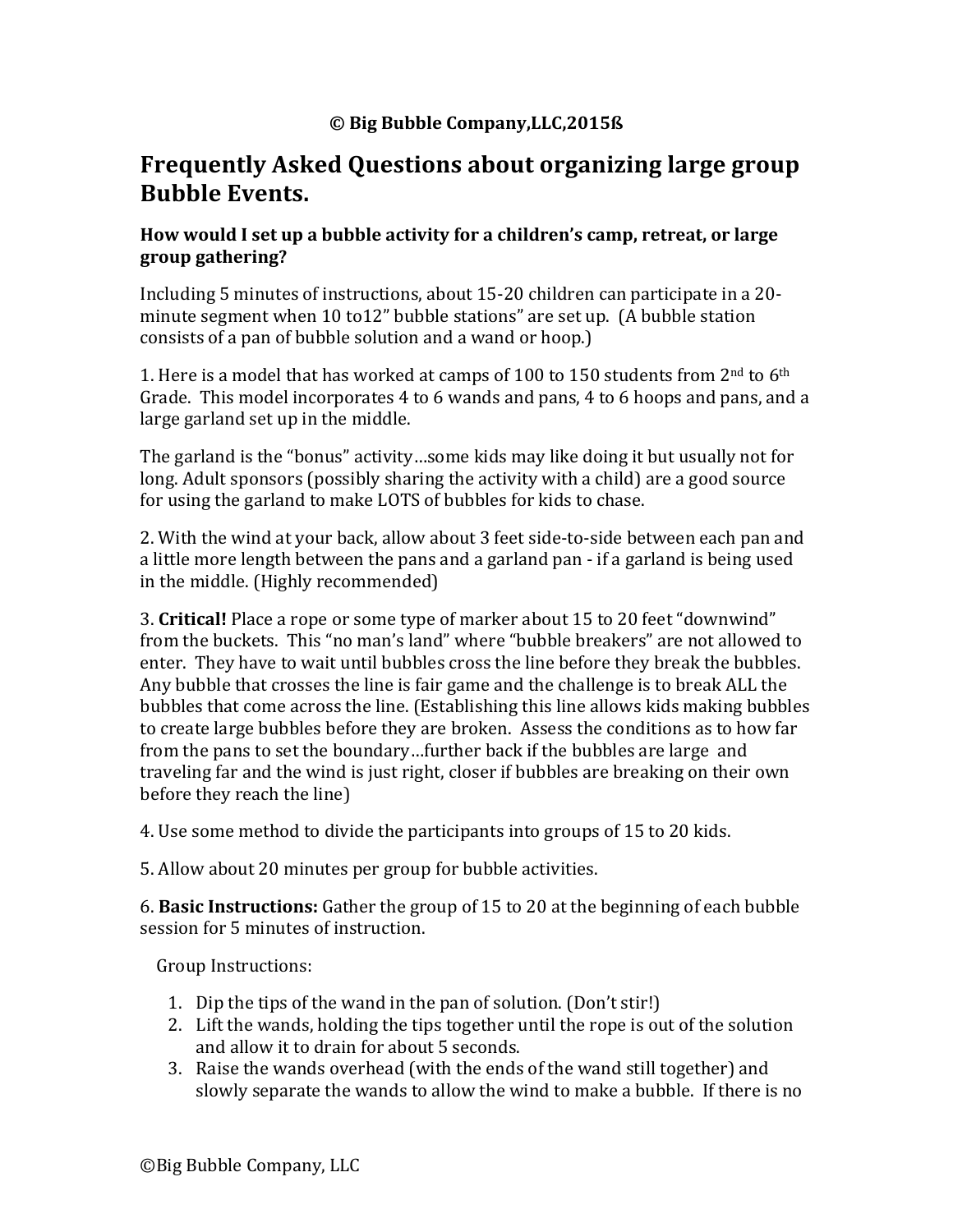wind, move slowly backward - fast enough for a bubble to form in the triangle created by the rope.

- 4. When the bubble pops, being careful to not allow the rope to touch the ground, re-dip the rope in the solution and try again. (Note! Don't stir... just dip) Dirt and debris in the solution is not conducive to good bubbles and stirring creates small bubbles in the pan which hinder good bubble making.
- 5. To use a hoop, simply dip it in the solution, hold it up and let the wind form the bubble, or wave it gently around to create long bubbles. Tipping the wand sideways cuts off one bubble from the next and you then can make a second, third, etc.
- 6. When it's your turn to break bubbles, you have to remain behind the rope or the line that has been established.

6. Based on the number and types of bubble stations (all wands or a mixture of wands and hoops), assign  $\frac{1}{2}$  of the group to be "bubble makers" and the other  $\frac{1}{2}$  to be "bubble chasers." Or  $1/3$  to use the wands,  $1/3$  to use hoops, and  $1/3$  to chase bubbles.

7. Depending on the time you have for each group and number of stations set up, allow about 5 minutes for kids to make bubbles with the wands or hoops, then rotate the group. The bubble chasers take over making bubbles with the wands, the kids that were making bubbles with the wand then move to making bubbles with the hoops, and the kids that were making bubbles with the hoops become the "bubble chasers."

# **Is there a correct order for mixing bubble solution?**

Yes. Measure out the correct amount of blue Dawn Ultra dishwashing liquid into a bowl. With gentle stirring, begin adding the Magic Bubble Powder to the Dawn, breaking up any lumps that form, and stir until it is dissolved into a smooth "slurry." In a separate container, measure out 1 gallon of water and with stirring, add the mixed "slurry" being careful to not create a lot of "froth." (The right stirring speed creates a gentle "vortex" in the middle of the solution.)

## **What is the best way to mix quantities of bubble solution?**

For major events, it may be helpful to mix 4 gallons of bubble solution at a time. A clean 5 gallon bucket with lid works well for this. (Available at Lowes or Home Depot)

To mix 4 gallons, measure out 36 oz. of blue Dawn Ultra into some type of clean mixing bowl. While stirring, either by hand, or using an electric drill at slow speed with a paint stirring attachment, stir in the correct amount of Magic Bubble Powder (a 4 gallon powder pack or a 3 gallon pack  $+$  a one gallon pack), being sure to break up any lumps that may form. Don't stir radically enough to create bubbles in this "slurry" – use enough speed to create a mild "vortex". About two to three minutes of mixing generally creates a smooth mixture.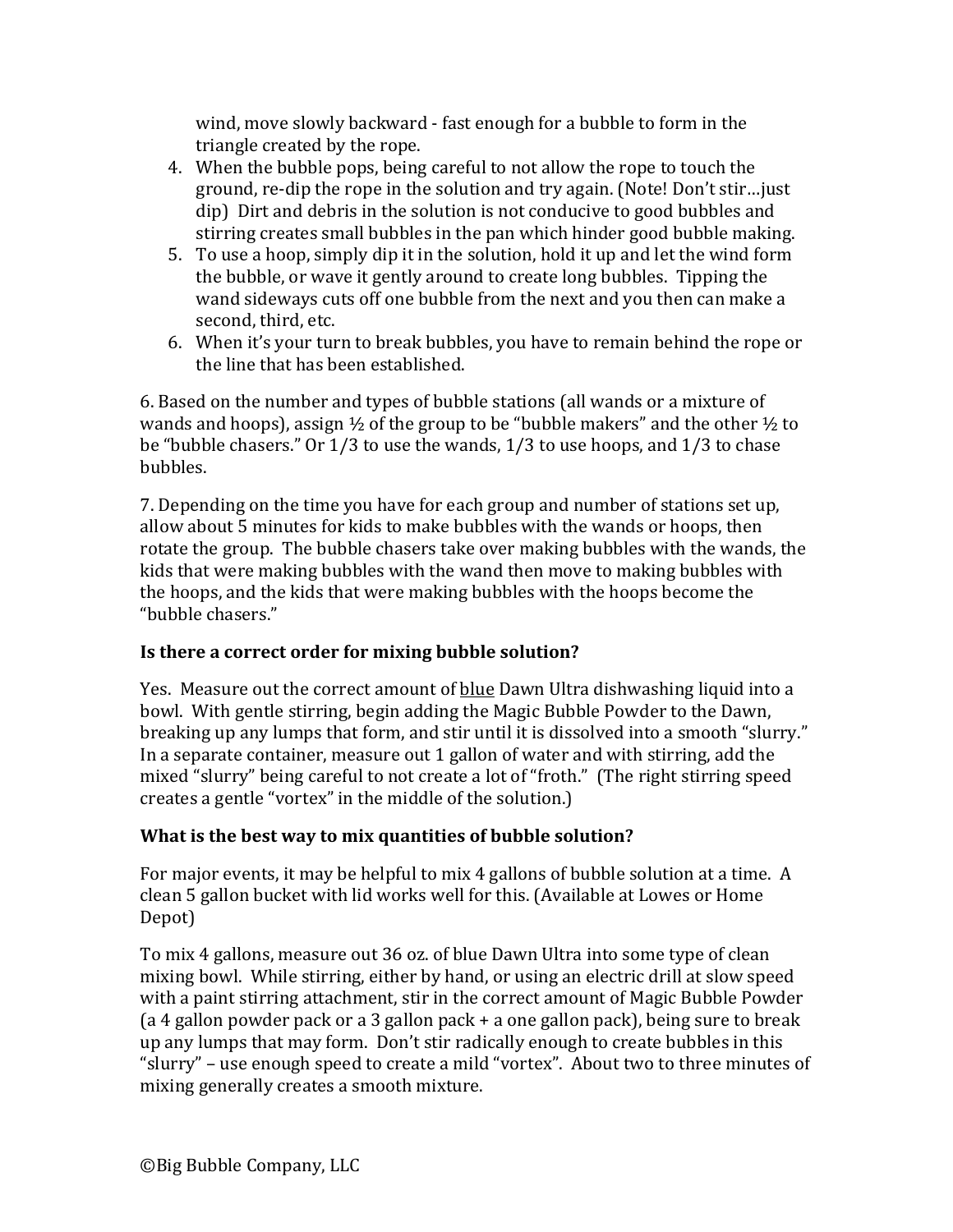Next, measuring 4 gallons of water into the bucket and while stirring, add the slurry to the water. Again, creating a mild vortex is about the right speed.

Tap water, unless it is unusually hard or chemically infused, will work well. If the water source is questionable, I would recommend purchasing drinking water in gallon containers. This gives you good water AND a storage container for the bubble solution. (It is not recommended to use distilled water)

Most five-gallon bucket lids are not leak proof, so if storage is intended, I highly recommend transferring the mixed solution into gallon containers.

Newly mixed bubble solution needs to "brew" or "hydrate" overnight. Mix your solutions at least 8 hours before use.

## **How do I store used bubble solution?**

Store used solution in separate containers from unused solution. Use a small sink drain strainer in a funnel or some type of strainer to remove any large debris from the solution after being used. Over time, contaminants will jeopardize the quality of the solution.

A funnel will help in refilling small mouth storage containers from the pans.

Avoid keeping bubble solution in a hot environment such as a hot vehicle for long periods of time. On hot days, keep your solution in the shade and away from hot asphalt or concrete.

## **How much bubble solution will I need?**

A tri-string wand under constant use for an hour will use about 1 gallon of bubble solution. A garland, used for the same length of time will use about 1.5 gallons.

## Can I mix my solution in a five gallon water cooler?

No. Not recommended. The bubble powder is non-toxic, biodegradable and not harmful to humans or animals in small quantities and leaves no more residue than normal dishwasher soap. **However**, it is too easy for a child to mistake a cooler full of bubble solution as potable water, and ingest enough to make them ill. (It's soap based!)

## **What size of pans do I need for the bubble solution?**

We've found plastic dishpans at Walmart that are about  $12$ " X  $10$ " X  $7$ " work quite well and handle the abuse they sometimes take. Less expensive pans like those purchased at a Dollar Tree (\$1) or Dollar Store would also work, but are prone to cracking if not handled carefully. (And they won't be!)

You want to use a pan that does not tip easily and can hold about 1 or 2 quarts of liquid.